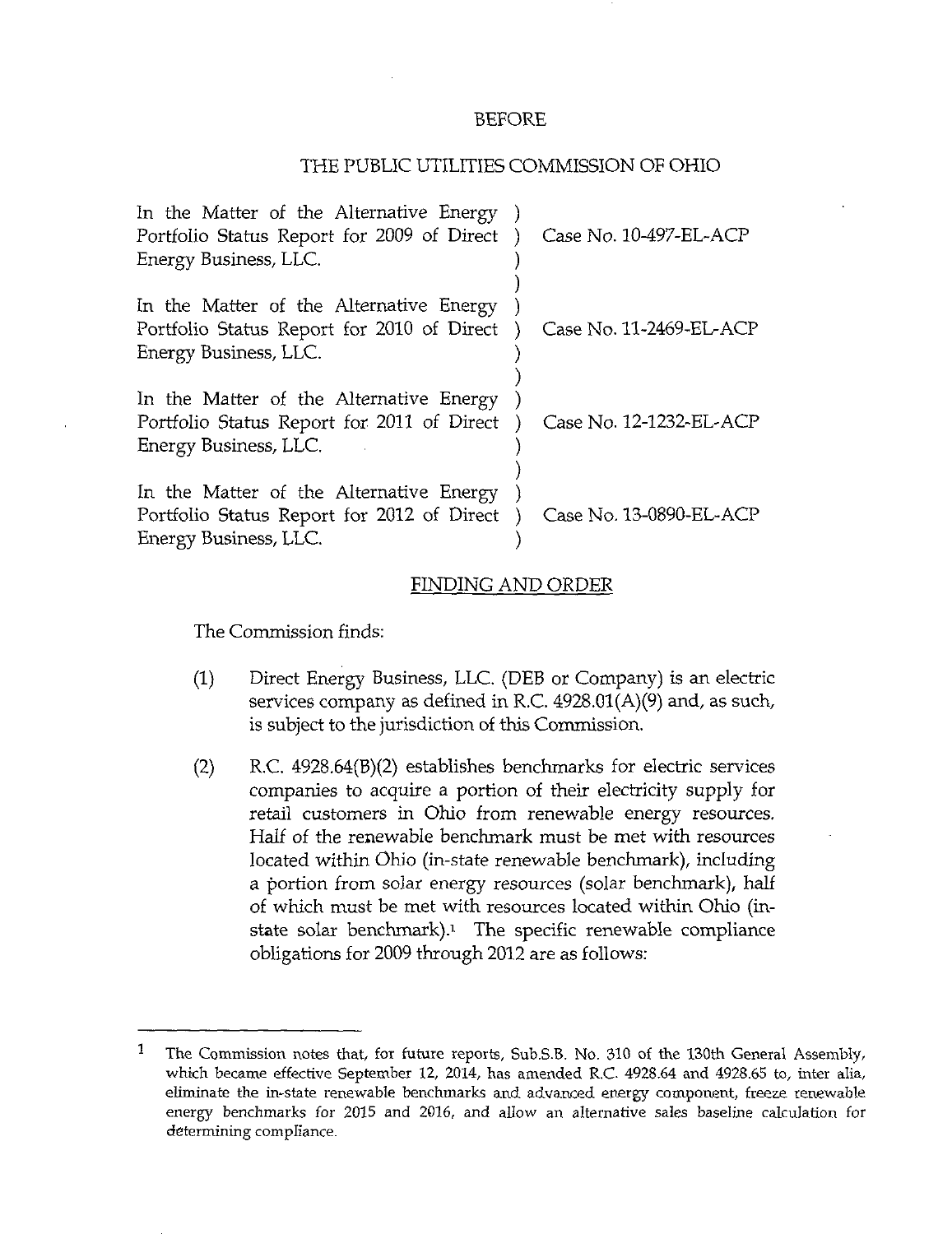**All State** 

| Year | Renewable Resources (including Solar) | Solar     |
|------|---------------------------------------|-----------|
| 2009 | 0.25%                                 | $0.004\%$ |
| 2010 | 0.50%                                 | $0.010\%$ |
| 2011 | 1.00%                                 | 0.030%    |
| 2012 | 1.50%                                 | 0.060%    |

R.C. 4928.645 (formerly R.C. 4928.65 prior to the enactment of 2014 Sub.S.B. No. 310), provides that an electric utility or electric services company may use renewable energy credits (RECs) and solar energy credits (SRECs) to meet its respective renewable energy and solar benchmarks. Ohio Adm.Code 4901;1~40-01(BB) defines a REC as the environmental attributes associated with one MWh of electricity generated by a renewable energy resource, except for electricity generated by facilities as described in Ohio Adm.Code 4901:l-40-04(E).

- (3) Ohio Adm.Code 4901:l-40-05(A) requires each electric services company to annually file by April 15 an annual alternative energy portfolio status report (AEPS report), unless otherwise ordered by the Commission. The AEPS report must analyze all activities the company undertook in the previous year in order to demonstrate how pertinent alternative energy portfolio benchmarks have been met. Staff then conducts an annual compliance review with regard to the benchmarks. Ohio Adm.Code 4901:l-40-02(A) provides that any entity that does not serve Ohio retail electric customers shall not be required to comply with the AEPS rules.
- (4) In Case No. 10-497-EL-ACP, DEB filed its AEPS report for the 2009 compliance year with a motion for protective order on April 15, 2010, in which the Company proposed a compliance baseline using the average of its Ohio retail electric sales from 2006, 2007, and 2008. Applying the statutory benchmarks to its proposed baseline of 380,835 megawatt-hours (MWh), the Company calculated its 2009 compliance obligations to be 15 solar MWh and 937 non-solar MWh. DEB reported that it had not satisfied its solar obligation, pending a ruling on its force majeure request in Case No. 10-428-EL-ACP that was subsequently granted.<sup>2</sup> With respect to its non-solar renewable

 $\mathbf{2}$ On April 28, 2010, the Commission granted a request filed on behalf of the Retail Electric Supply Association, including DEB, for a force majeure waiver of 2009 SREC requirements in Case No. 10- 428~EL-ACP. The order provided that any shortfall in 2009 SRECs should be included with the following period's compliance requirements.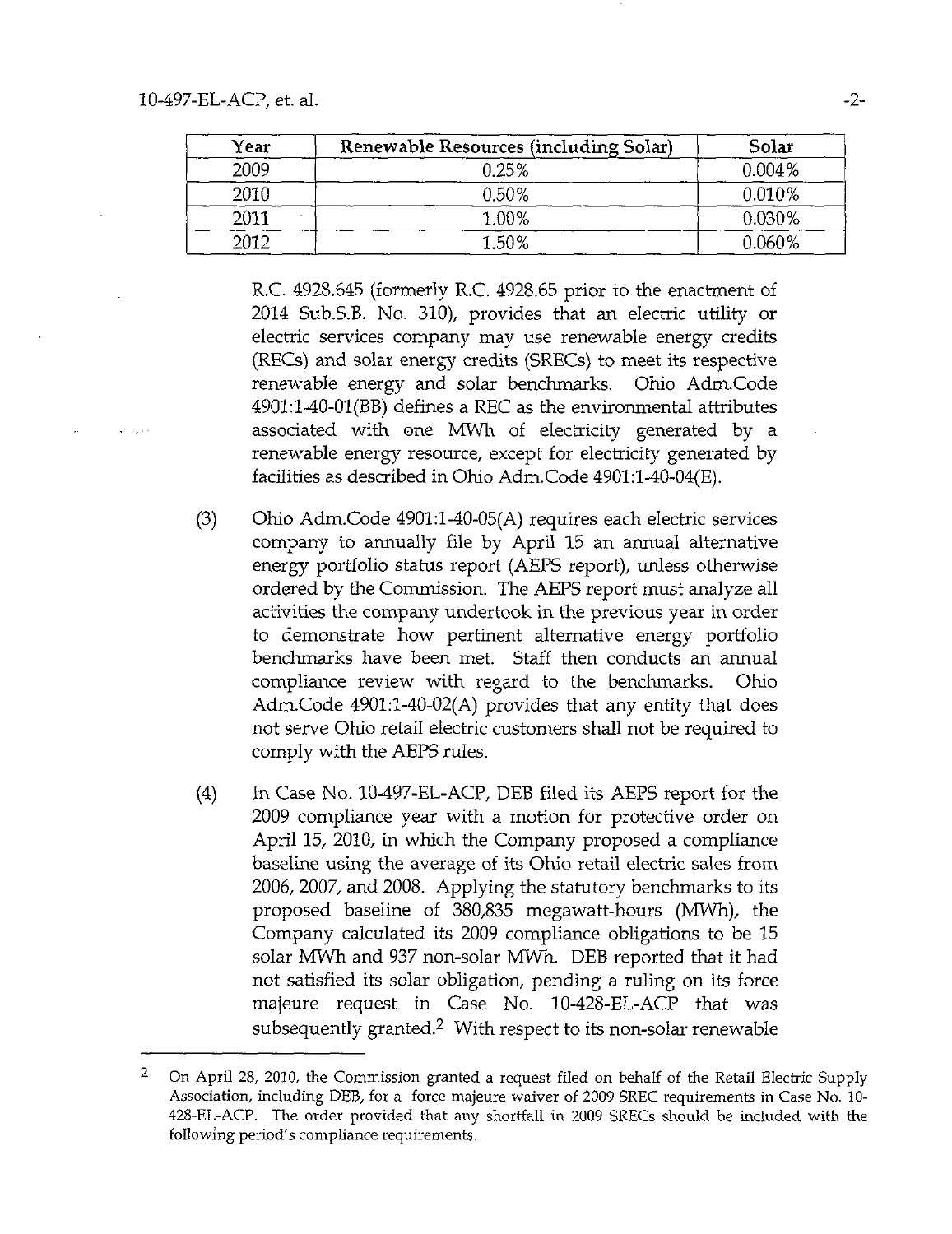requirements, the Company indicated that it satisfied its total requirement of 937 MWh but was unable to secure the necessary in-state non-solar resource, and requested permission to use out-of-state RECs to satisfy the in-state minimum.

- (5) In Case No. 11-2469-EL-ACP, DEB filed its 2010 AEPS report and motion for protective order on April 15, 2011 using a compliance baseline of its average Ohio retail electric sales from 2007, 2008, and 2009. Applying the statutory benchmarks to this baseline and its pending force majeure request, $3$  the Company calculated that it had met its 2010 compliance obligations, including solar, and had retired sufficient RECs through its PJM EIS Generation Attribute Tracking System (GATS) account to satisfy its non-solar requirements.
- (6) In Case No. 12-1232-EL-ACP, DEB filed its 2011 AEPS report and motion for protective order on April 13, 2012. Using the average of its Ohio retail electric sales from 2008, 2009, and 2010, the statutory benchmarks, to including the solar deficiencies from the 2009 and 2010 compliance years for which DEB was granted force majeure, the Company reported that it satisfied its 2011 compliance obligations.
- (7) In Case No. 13-890-EL-ACP, DEB filed its 2012 AEPS report AEPS report and motion for protective order on April 12, 2013, stating that the Company had satisfied its 2012 compliance obligations.
- (8) The only motions to intervene and corrunents regarding the Company's reports in any of the four proceedings were filed by the Ohio Environmental Council (OEC), which sought to intervene in Case No. 10-497-EL-ACP on May 13, 2010, and filed comments on May 18, 2010, cautioning against the granting of a blanket request for force majeure; and a reply to OEC's concerns filed by the Retail Electric Supply Association on May 21, 2010 in Case No. 10-497-EL-ACP, supporting a blanket declaration of force majeure due to the limited number of certified solar generators to meet SREC requirements. As no

 $3$  On August 3, 2011, the Commission granted DEB's request for a force majeure waiver in Case No. 11-2447-EL-ACP, and ordered that DEB's SER benchmark for 2011 be increased to include the Company's SREC shortfalls in 2009 and 2010.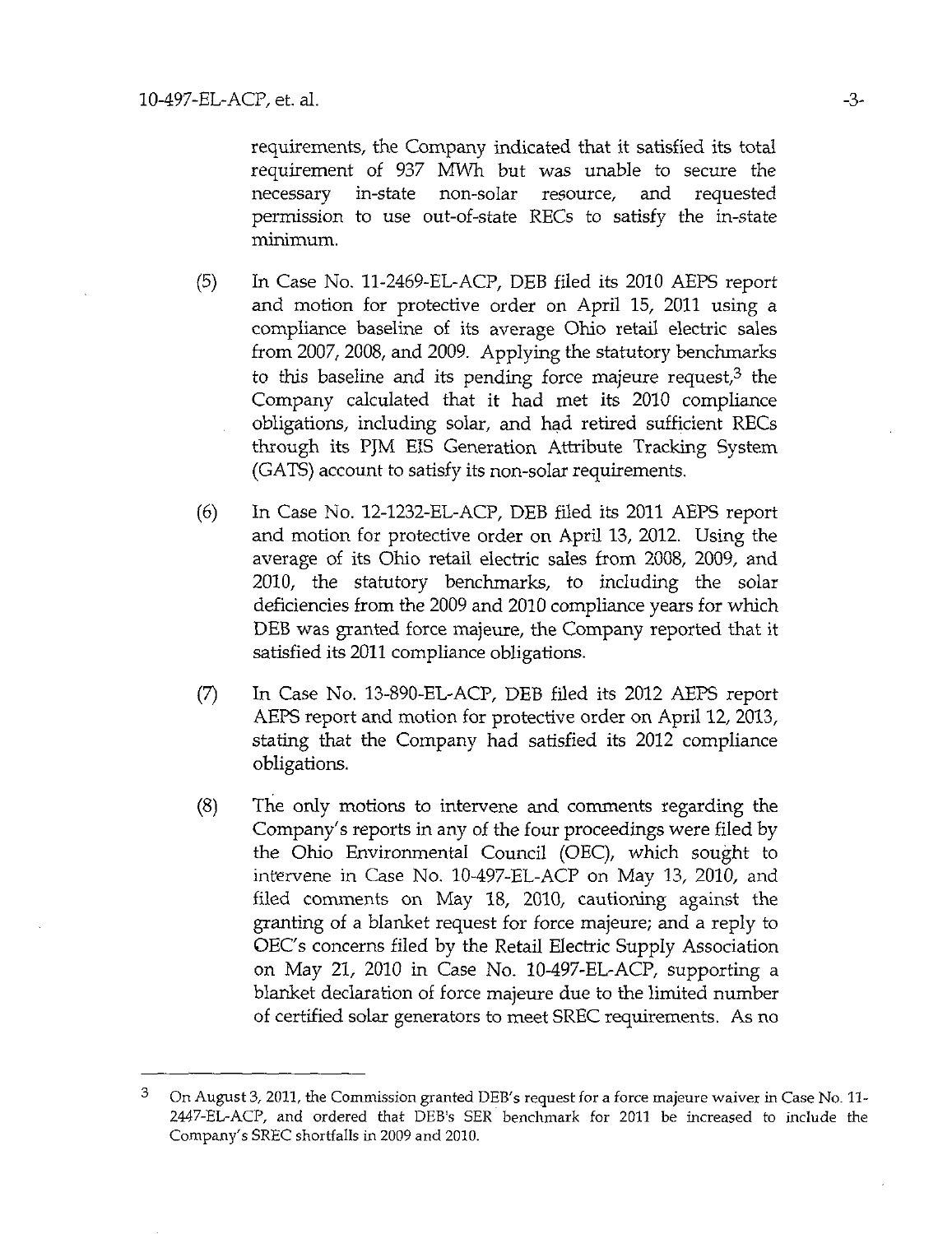objection has been raised to OEC's motion for intervention in Case No. 10-497-EL-ACP, it will be granted.

- (9) With respect to the motions for protective order filed by DEB in all four proceedings, we first note that an entry was issued on January 5, 2011 in Case No. 10-497-EL-ACP granting protection of the redacted iriformation from public disclosure for a period of 18 months, and DEB has not timely filed a motion to renew confidential treatment. Furthermore, the alleged confidential materials filed in the other three proceedings have been afforded confidential treatment for at least 18 months from the date of filing. In addition, this Commission has established in other cases, that motions for protective orders with respect to AEPS reports should be granted for projected data, but denied for any current or historical data that has been publicly disclosed, such as a company's historical intrastate sales or REC requirements that are a mathematical function of publiclyreported sales. See, e.g., Direct Energy Services, LLC, Case No. 12-1233-EL-ACP, Finding and Order (December 11, 2013) at 5- 6. Accordingly, we will deny the pending motions for protective orders in Case Nos. 11-2469-EL-ACP, 12-1232-EL-ACP, and 13-890-EL-ACP, but provide DEB the opportunity to renew its request for protective treatment of historical data within 30 days of the issuance of this order. If no motion is filed by the Company by such date, the Docketing Division shall release all confidential materials in each case.
- (10) On July 8, 2014, Staff filed its review and recommendations of the Company's AEPS reports filed in each of the four captioned cases. Staff reports that DEB had jurisdictional retail electric sales during 2009, 2010, 2011, and 2012, and therefore had AEPS compliance obligations for each year. Further, Staff found that the Company's compliance baseline for each period was reasonable, and that DEB had accurately calculated its compliance obligations for each report, including its accounting for the force majeure determinations noted above involving its 2009 and 2010 solar obligations. In addition. Staff verified that DEB has, in the aggregate, appropriately transferred RECs and S-RECs to its GATS reserve subaccount to demonstrate compliance with its AEPS compliance obligations for 2009 through 2012. Therefore, Staff recommends that DEB be found to be in compliance with its renewable energy compliance obligations for the four reporting periods. Finally, Staff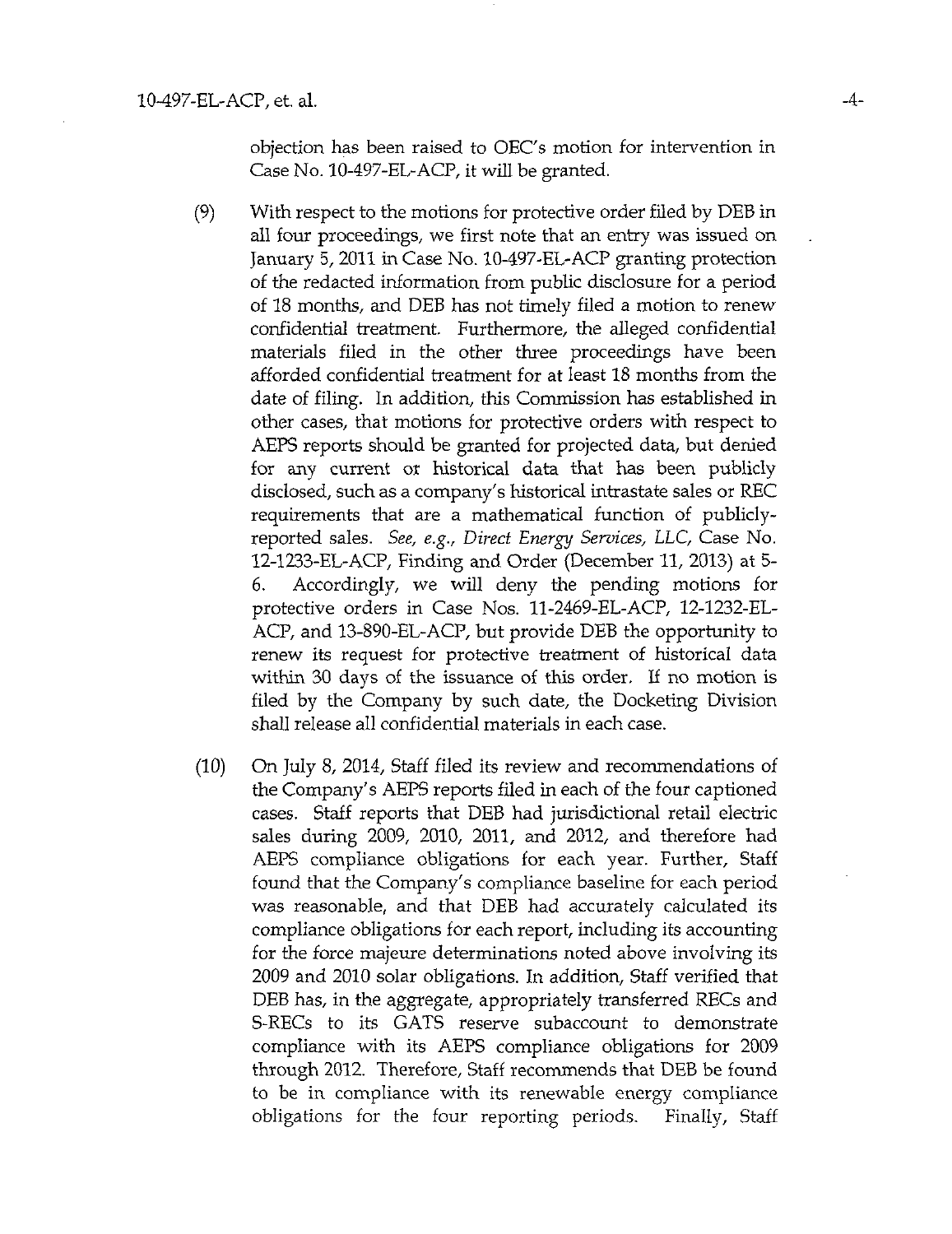recommends that for future compliance years in which the Company utilizes GATS to demonstrate its Ohio compliance efforts, DEB initiate the transfer of the appropriate RECs and SRECs to its GATS reserve subaccount between March 1 and April 15 so as to precede the filing of its annual AEPS report with the Commission.

(11) Upon review of the Company's AEPS reports, as well as Staff's findings and recommendations, the Commission adopts Staff's recommendations and finds that DEB has complied with all AEPS obligations for 2009 through 2012. Further, the Company is directed to comply with Staff's recommendations noted above.

It is, therefore,

ORDERED, That OEC's motion for intervention in Case No. 10-497-EL-ACP be granted. It is, further,

ORDERED, That the Company's AEPS reports for 2009 through 2012 be accepted as set forth above, as the Company has complied with its AEPS obligations the fouryear period. It is, further,

ORDERED, That the Company comply with Staff's recommendations as adopted herein. It is, further,

ORDERED, That the Company's pending motions for protective orders in Case Nos. 11-2469-EL-ACP, 12-1232-EL-ACP, and 13-890-EL-ACP be denied. It is, further,

ORDERED, That the Docketing Division release all confidential materials in each case after 30 days from the issuance of this order, if the Company has not filed a new motion for protective order by such date. It is, further.